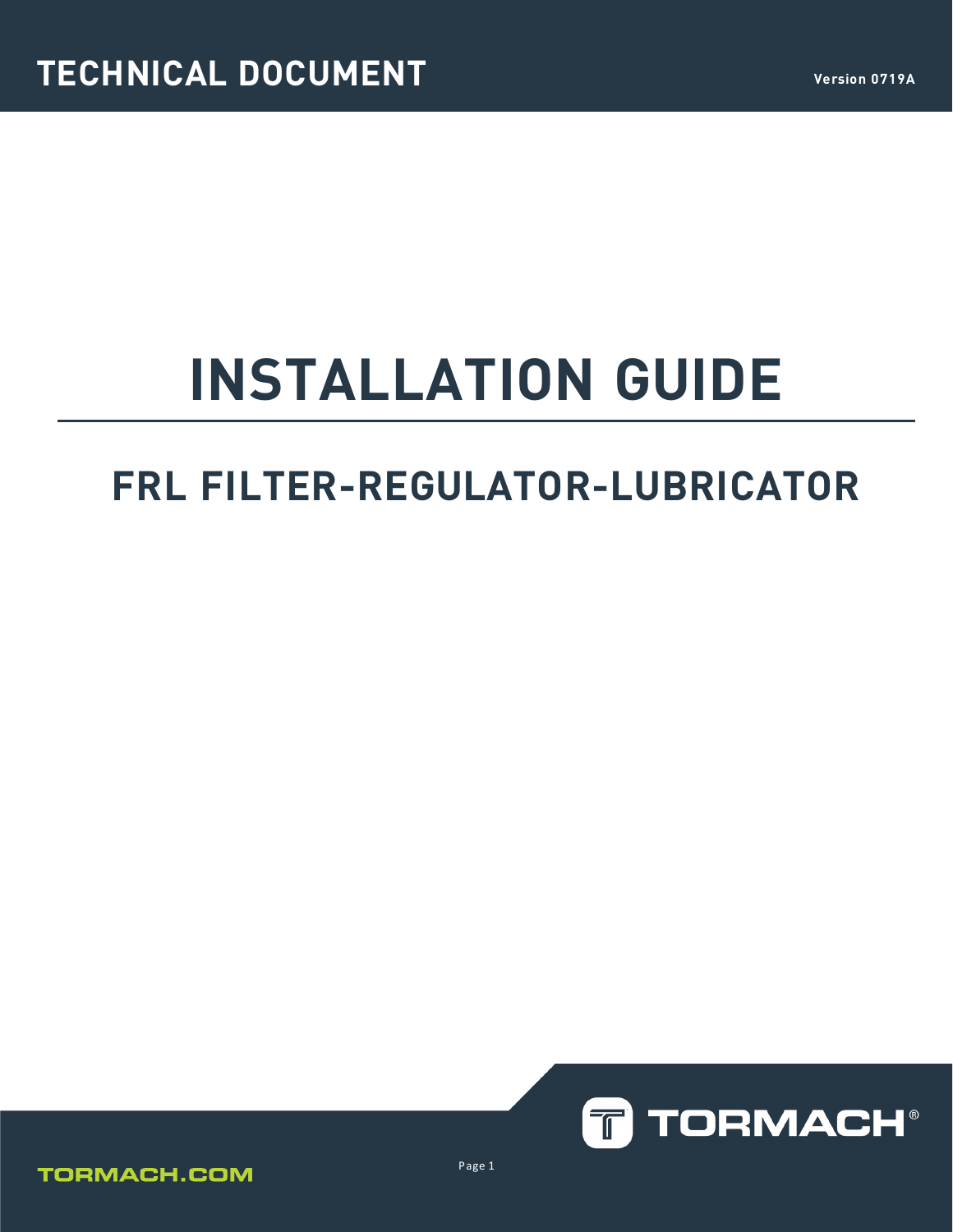# **TECHNICAL DOCUMENT**

#### **1.1 PURPOSE**

This document gives instructions on installing and using the FRL Filter-Regulator-Lubricator on a mill with a Power Drawbar or Automatic Tool Changer (ATC).

#### **1.2 PRODUCT INFORMATION**

#### **Product:** [FRL Filter-Regulator-Lubricator](https://www.tormach.com/part/32457) (PN 32457)



| <b>Description</b>                          |
|---------------------------------------------|
| 1/4 NPT to 3/8 NPT Brass Fitting (PN 32456) |
| Dial                                        |
| FRL Filter-Regulator-Lubricator (PN 32445)  |
| Quick-Connect Bushing                       |
|                                             |

**Note:** If any of these items are missing, we can help. Email [support@tormach.com](mailto:support@tormach.com) to contact Tormach

Technical Support for guidance on how to proceed.